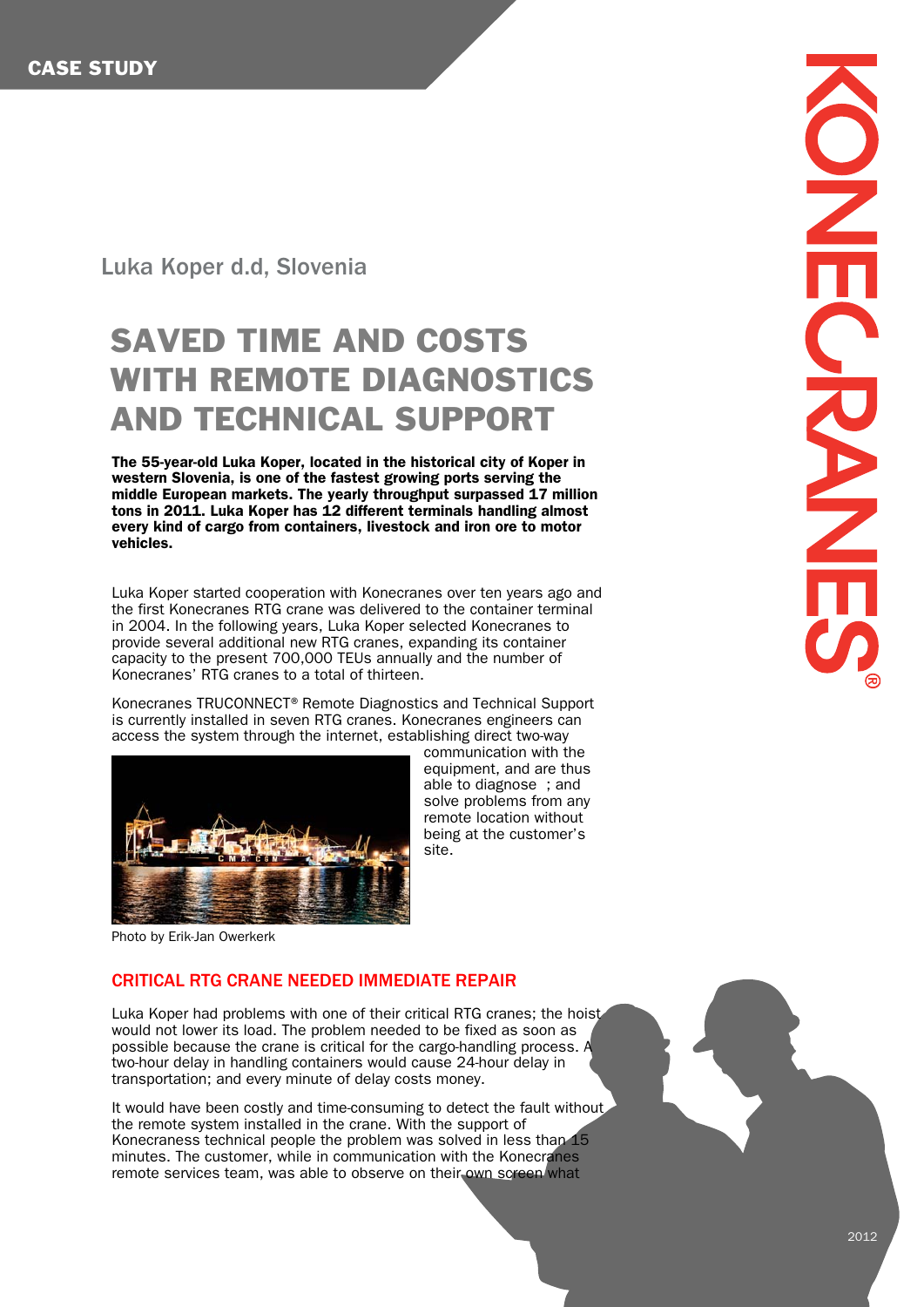$\overline{\phantom{a}}$ 

was being fixed; in this case the load sensor display. The remote connection also enabled on-line customer training.

## CUSTOMER-ORIENTED APPROACH



"We are a logistics company and customer service is very important to us", says **Borut** Muzeni**č** (left).

"Konecranes is definitely one of the most

innovative companies in the business. The advantages of Konecranes company culture and customer-oriented attitude are clearly seen in situations in which they go hand-in-hand with modern technical solutions", says Edvin Boškin (right), Technical Manager, Container & Ro-Ro Terminal.